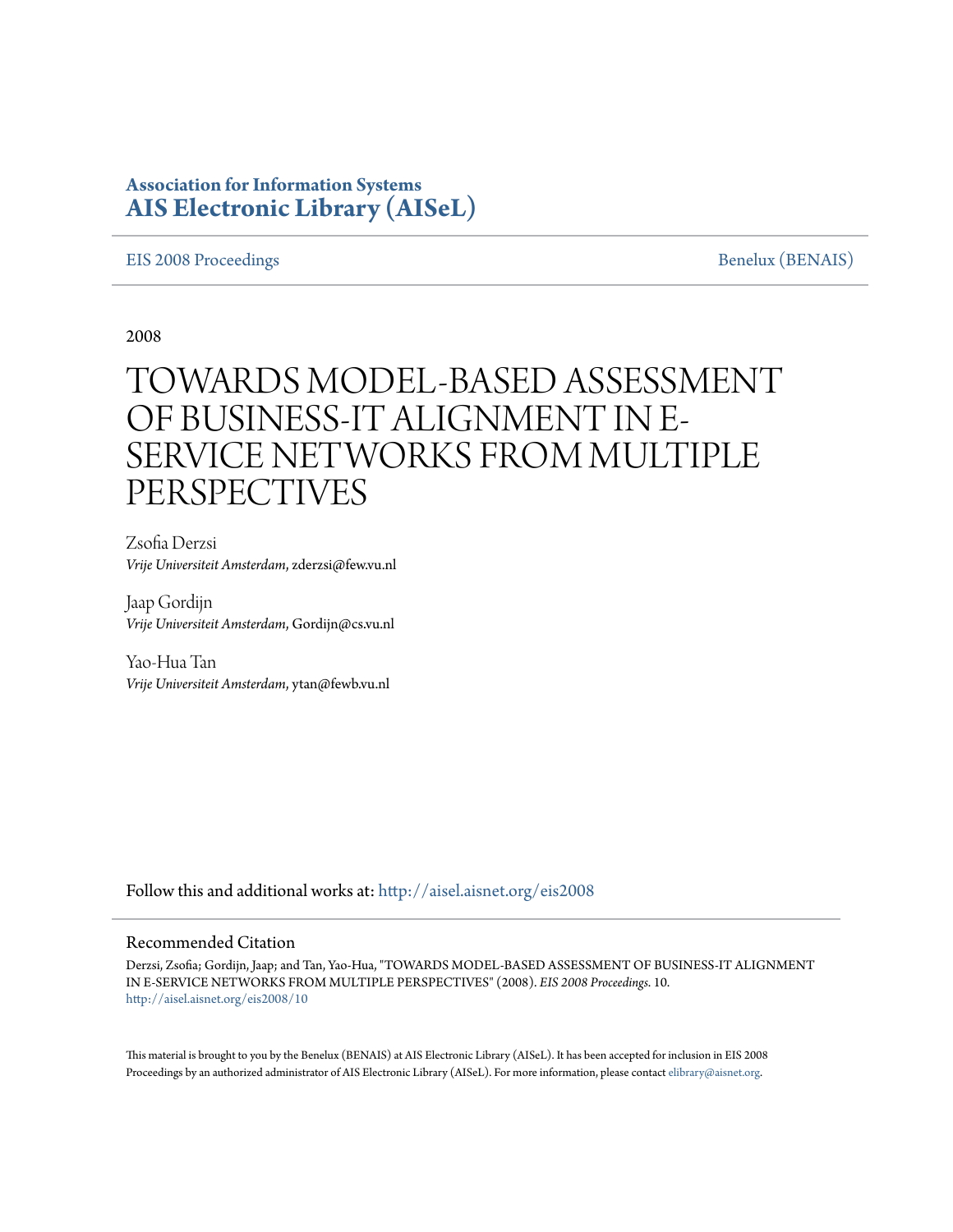# TOWARDS MODEL-BASED ASSESSMENT OF BUSINESS-IT ALIGNMENT IN E-SERVICE NETWORKS FROM MULTIPLE **PERSPECTIVES**

Zsofia Derzsi (zderzsi@few.vu.nl) Jaap Gordijn (Gordijn@cs.vu.nl) Yao-Hua Tan (ytan@fewb.vu.nl) Vrije Universiteit Amsterdam The Netherlands

#### Abstract

*In this paper we align business with IT in a networked setting while introducing innovative e-customs procedures worldwide. We perform the alignment process in a multi-perspective way, guided by concerns of upscale. Scalability is mostly a technical concept and concern. As we show, however, scaling issues are often initiated by business, e.g. by the increase the number of consumers, or by the extension of network of suppliers who use each other core competencies to satisfy a complex, IT intensive consumer need. As a result, it is essential to translate and fit business-driven requirements with system capabilities already during the design phase of such worldwide enrolment of e-customs procedures, otherwise long-term sustainability of the proposed initiative is violated. In addition, understanding financial and technical consequences of upscale for stakeholders is of an importance, too. In this paper we use our aforementioned case study and propose a model-based approach using e 3 value and UML modelling techniques to support the alignment process.* 

*Keywords: business-IT alignment, business models, information system architecture, e-services, network of enterprises, case study*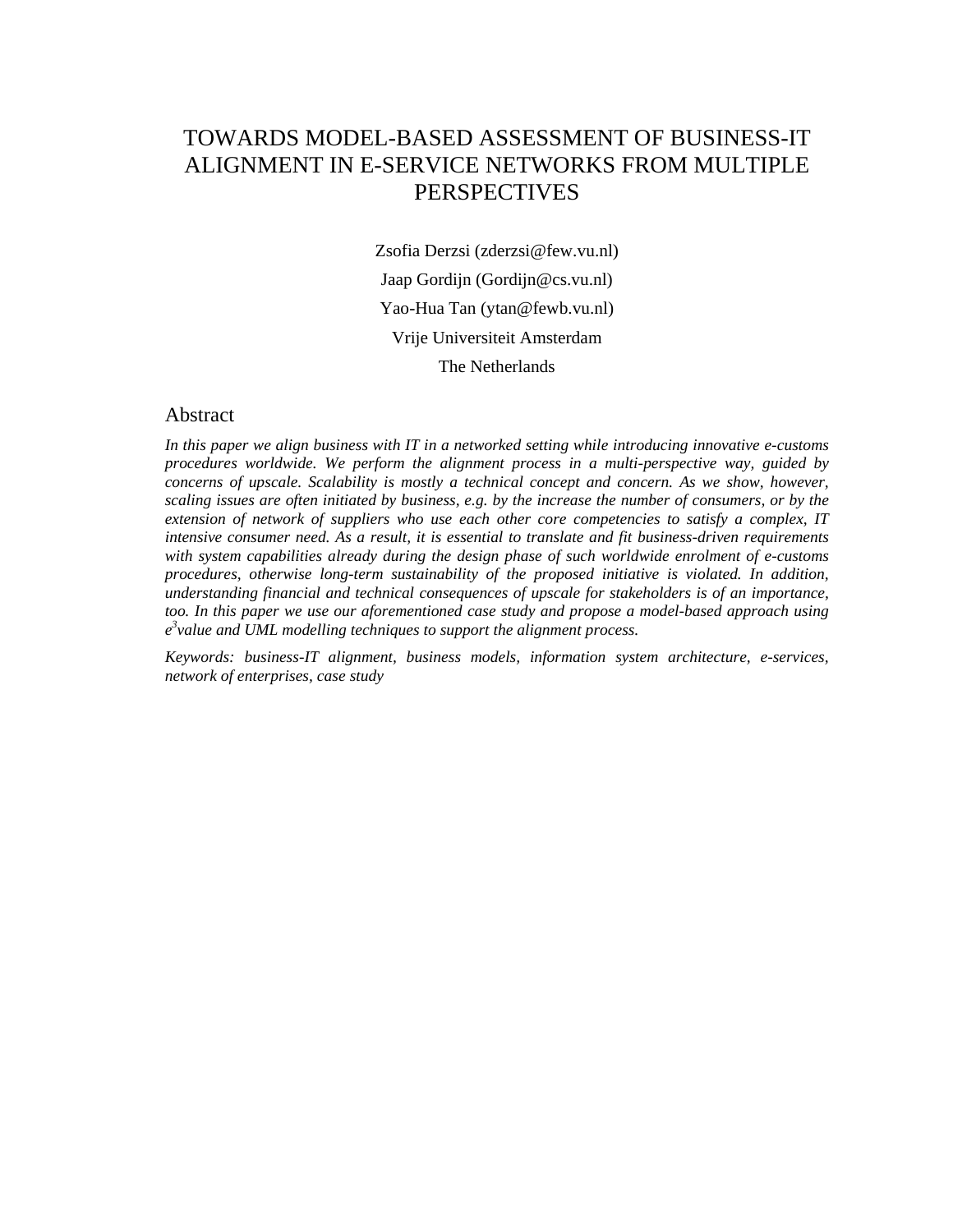### **1 INTRODUCTION**

Commercial services comprise a significant part of the total economic activity. Services can be defined as commercial deeds of a mostly intangible nature (Grönroos, 2000). A specific kind of a service is an e-service. An e-service is just like a normal service, but relies on information technology (IT) for ordering, production and provisioning. e-Services are seldom offered by a single enterprise. Rather, they are provided by networks of enterprises, also called networked value constellations that jointly work on the satisfaction of a customer need. Well-known examples for such networked constellations include Cisco System – actually consisting of a series of well integrated companies –, and the virtual integration of Dell Computers (Tapscott, 2000, Dell, 2002).

*All* enterprises in a networked value constellation should be able to obtain a net positive cash flow by participating in the e-service constellation; otherwise, the whole constellation may ultimately collapse. Therefore, to design a networked value constellation that remains long-term economically profitable is a daunting task, as many aspects influence sustainability. Consequently, we propose to explore a constellation from multiple perspectives: at least (1) a business value perspective capturing in- and outgoing cash flows with suppliers and customers of e-services, (2) a (cross)-organizational business process perspective to understand significant expenses related to process execution to provision eservices, *and* (3) a perspective of multi-enterprise information systems to find high investments and operational expenses in IT. These perspectives have several cross-cutting *concerns*; one of these is the aforementioned *profitability* concern. We have addressed this profitability concern in e-service networks in (Derzsi et al, 2007) extensively.

In this paper, we consider the *scalability* concern. In brief, scalability relates to the question: "what happens if the offered service scales up from a few users to a few million users". The notion of scalability is multi-perspective, as it incorporates the scale of the business volume (e.g. the number of business transactions), but it also has an information technology (IT) connotation. In case of e-services, business transactions have to be provisioned by information systems, and therefore upscaling the number of business transactions will certainly have its impact on the size and architecture provisioning information systems. The contribution of this paper is therefore a *multiperspective* and *model*-based notion of scalability of networked value constellations. This not only enables computer-supported reasoning about scalability issues, but provides also an operational way toward the proper alignment of business-scale and IT-scale for the same constellation. Another unique contribution is that we *formalize* the alignment process by means of different modelling techniques. This contrasts to the work of Henderson and Venkatraman (1994), which is usable mostly on the strategic level to explain the necessity of alignment; however, it hardly takes a *constructiv*e view on aligning business and IT. Our approach takes a more *operational* viewpoint on business-IT alignment and support the design and maintenance of well-aligned businesses *ex-ante* compared to the *ex-post* explanations of the phenomena. In our view, a fundamental problem of the business-IT alignment research is the lack of analytical tools to guide scalability-alignment from multiple perspectives. Despite the availability of several IT-biased modelling techniques (e.g. UML) to understand scale issues for specific software architectures, similar techniques are missing for the business perspective. We show in this paper how a novel modelling technique for the business perspective  $(e^3$ value) can be combined with IT modelling techniques (UML) to enable a more detailed analysis of the business-IT scalability alignment problem.

The structure of this paper is as follows. In section 2, we present an industry-strength case study on networked e-services for cross-border shipment. Section 3 introduces our model-based approach to facilitate the process of scalability alignment. In order to support our multi-perspective initiative, we employ  $e^3$  *value* to describe the business value and UML deployment diagram to describe the information system perspectives. We use the developed models to articulate effects of scale on the alignment process in section 4. Finally, in section 5 we present our conclusions.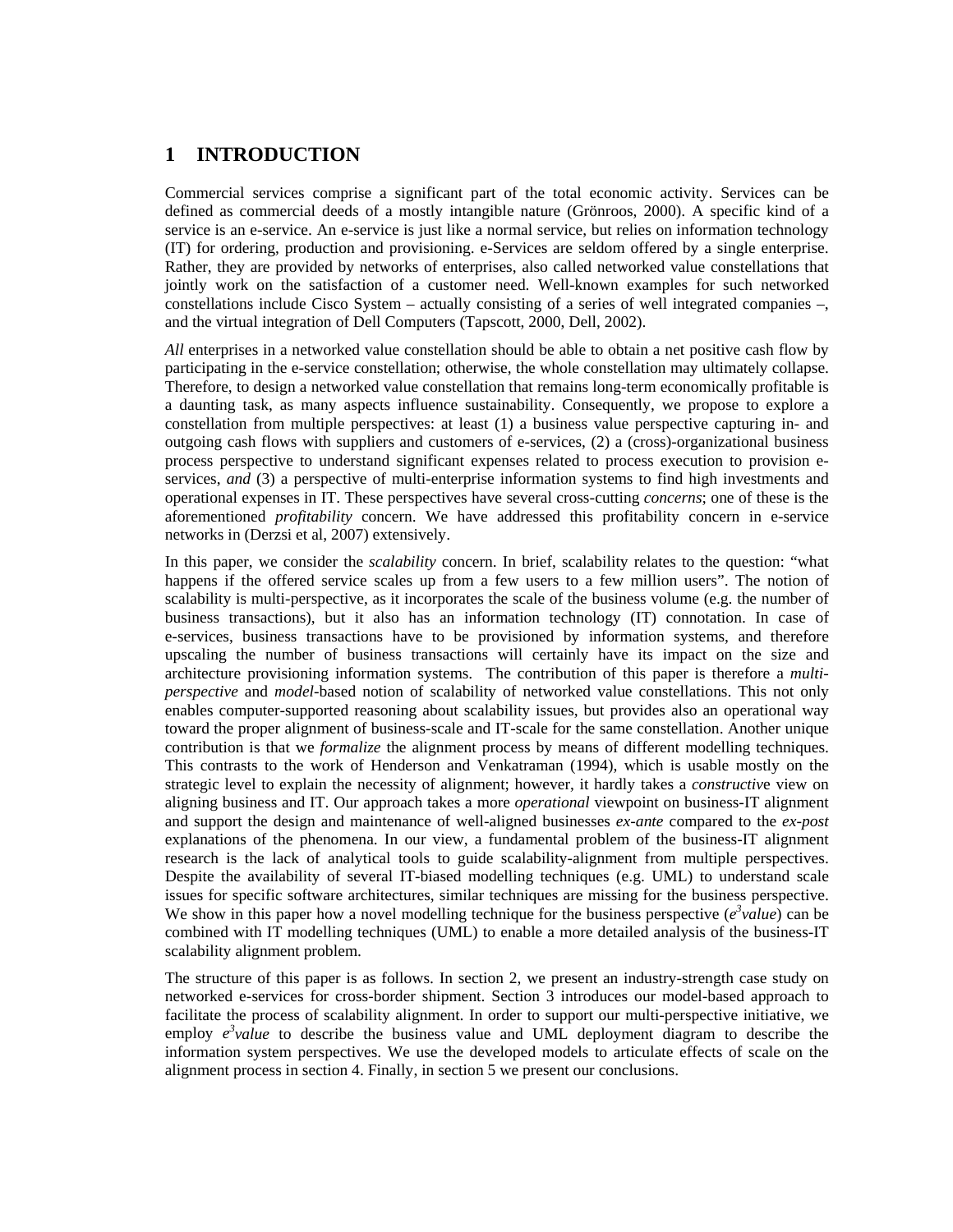# **2 CASE STUDY: INTRODUCTION OF ELECTRONIC CUSTOMS PROCEDURES DURING CROSS-BORDER SHIPMENT**

#### **2.1 The Beer Living Lab**

The EU is currently reshaping its customs legislation and practices. The reasons are threefold. First, the threat of terrorism resulted in new control regulations to meet strict security and safety requirements. Second, the increasing excise and VAT fraud in the EU (as for alcohol, it amounts to €1.5 billion yearly, approximately 8% of the total excise duties receipts on alcoholic beverages, and VAT fraud is estimated to be 10% of VAT receipts) calls for the need of reshaping existing control mechanisms. Third, there is an articulated need by EU to reduce administrative burden, and so to keep the EU a competitive economic zone. Efficiency and reducing administrative burden however can easily contradict with increased security, safety and control. To meet all aforementioned requirements, new customs procedures are required (Baida et al, 2007).

The Beer Living Lab (BeerLL) is a pilot of the EU-funded ITAIDE<sup>1</sup> project for redesigning these EU customs procedures in the beer industry, focusing on shipments of excise goods. The BeerLL investigates a specific example for the cross-border trade of excise goods; namely beer shipments of BeerCo. BeerCo is one of the world's leading brewers in terms of sales, volume and profitability, and has a wide international presence through a global network of distributors and breweries. The BeerLL use innovative e-services, such container tracking systems, to meet the above described EU initiatives (see Baida et al. (2007) for more details on the BeerLL). In this paper we explore if the BeerLL pilot concept can be scaled-up to a worldwide setting.

#### **2.2 Current export procedures of excise goods**

To motivate why customs practices have to change, we first explain the current export procedure in cross-border trade of excise goods. When beer – an excise good – is sold, the seller needs to pay a special tax called excise. Excise only has to be paid in the country in which the excise good is sold and consumed. If BeerCoNL, a Dutch beer producer, exports beer to a retailer in the UK who also sells the beer to English consumers, the excise has to be paid by the English retailer to Customs UK, and BeerCoNL is exempted from paying excise in the Netherlands. This is only acceptable for the Dutch Customs and Tax Administration (DTCA), if BeerCoNL can prove that the goods were indeed shipped outside the Netherlands.

Using current EU procedures, for every shipment BeerCoNL has to fill in numerous paper documents and to submit electronic messages, containing similar commercial data, to numerous governmental information systems for export, VAT, excise, national statistics and (as an example, BeerCoNL uses 260,000 paper documents yearly for the excise procedure only). This introduces large costs and creates redundancy among governmental information systems. The core document for shipments of excise goods in the EU is the paper-based Administrative Accompanying Document (AAD). Two roles are performed by the AAD: 1) evidence of export, and, 2) identification of the cargo in case of a physical cargo inspection en route. During trade, the AAD accompanies the beer from the Netherlands to the UK and is stamped by Customs in the UK, as a proof that the goods have arrived to their final destination. Customs UK then forwards the stamped AAD back to BeerCoNL. DTCA periodically checks BeerCoNL's excise declarations. For the beer that BeerCoNL sold outside the Netherlands, excise exemption is given based on excise declarations; this will be verified afterwards by comparing these declarations with stamped AADs. However, transferring the paper-based AADs can take months, so the verification is done several months later. In practice, DTCA relies on BeerCoNL to

<sup>&</sup>lt;sup>1</sup> ITAIDE is an integrated research project (Nr.027829) funded by the 6th Framework IST Programme of the European Commission (see www.itaide.org).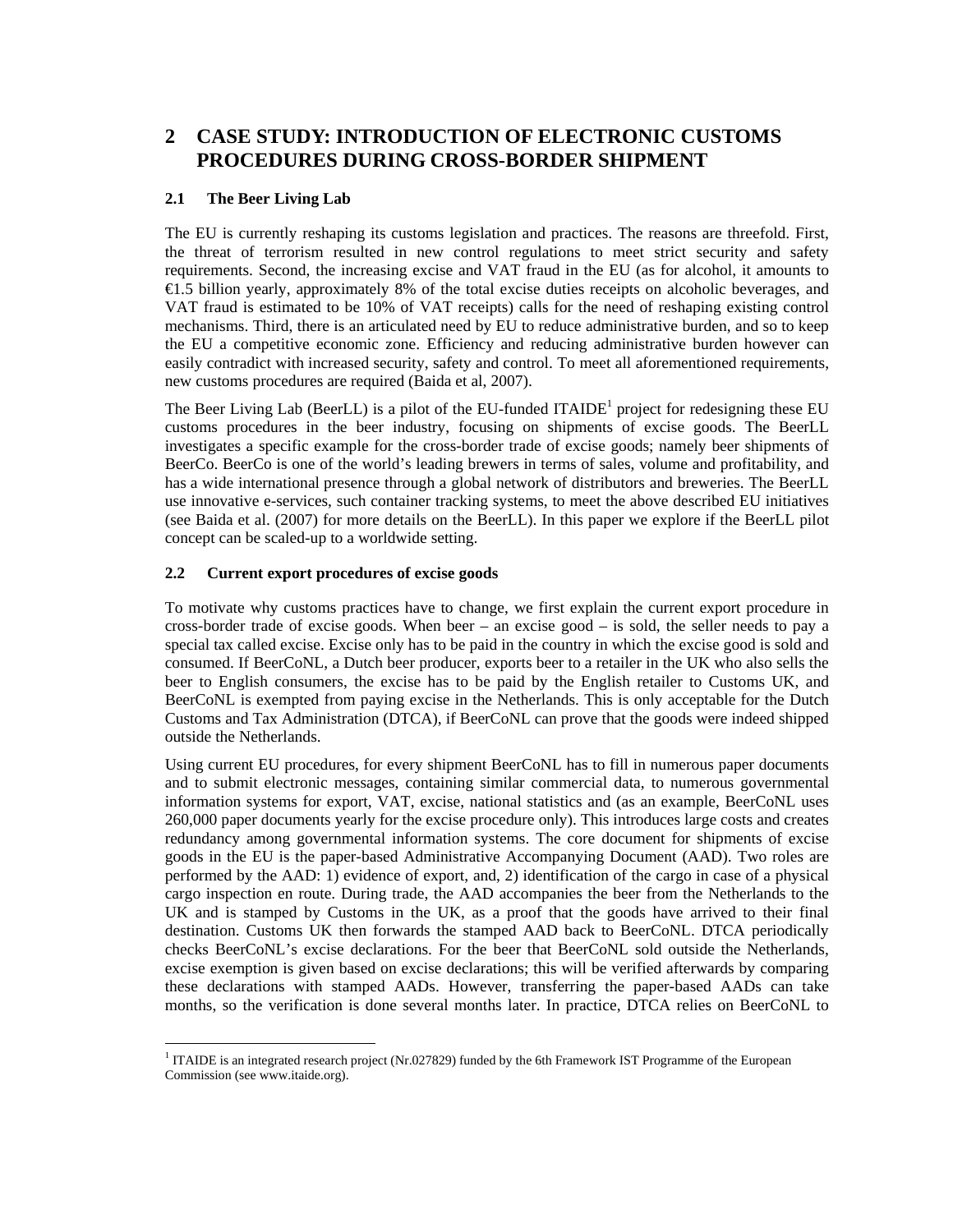verify AADs. BeerCoNL only submits stamped AADs upon request of DTCA which checks AADs only randomly because controlling each individual AADs is labour intensive.

#### **2.3 Services for Authorized Economic Operators**

To overcome these administrative burdens, the EU aims to implement Authorized Economic Operators (AEO) to ensure the safety and security of international trade supply chains. Shipper companies, who prove their full control over their own supply chain, will be awarded an AEO status (DG/TAXUD, 2006). As a result, certified AEOs will enjoy tangible benefits such as fast customs clearance and simplified procedures. In accordance with this vision, DTCA wishes to rely on BeerCoNL's own control of its supply chain, so that BeerCoNL can be seen as a low risk shipper with respect to, among others, excise fraud. As a result, BeerCoNL enjoys simplified procedures, and DTCA can better focus its resources on high-risk shipments.

The introduction of the AEO initiative in practice calls for the support of innovative information technology. The first pillar of AEO is the Tamper-Resistant Embedded Controller (TREC). TREC is a container-mounted device which has a mobile receiver tracking the container's precise location; sensors monitoring environmental parameters in the container (e.g., temperature, humidity), sensors monitoring physical state of the container (e.g., door opening, tampering attempts) and communication modules for exchanging data (e.g., via handheld devices, via satellite, GSM/GPRS or short range wireless). By monitoring a container's position coordinates, an automatic message can be triggered by a TREC device when the container deviates from its predefined route, is being opened by an unauthorized party, or when other predefined events occur. By monitoring and reporting the container's location and combining this information with the route description of shipments provided by carriers, TREC devices could replace the AAD's functionality to provide export evidence. In practice, instead of UK Customs signing off the AAD of a container with beer that has arrived in the UK, signals received from TREC device could replace the signed AAD as proof of export for the Dutch Customs. The information collected by TREC devices is of an interest for both commercial and governmental parties, and opens up possibilities for commercialization of the data provided by TREC. To receive AEO status, trading parties are obliged as well to provide supply chain data besides the shipment data. The second pillar of AEO is the underlying information system architecture that embeds databases of trading parties and includes different IT services that enable data sharing distribution along the supply chain partners and governmental institutes. In a small scale setting (e.g. only national), exchange of information can still be implemented by using proprietary information technology. To enable AEO on a larger (i.e. worldwide) scale, however, different mechanisms are needed.

#### **2.4 Towards a worldwide solution**

The creation of a standardized mechanism for data distribution is a prerequisite for a solution which s acceptable worldwide. EPCglobal is a worldwide accepted organization that develops product description standards<sup>2</sup> to facilitate unambiguous product identification. Furthermore, EPCGlobal defines Electronic Product Code Information Services (EPCIS)<sup>3</sup>, which are non-proprietary standards to enable data sharing mechanisms between different databases of different trading partners. By locally implementing EPCIS, parties facilitate a service-oriented architecture that includes interfaces for data query and access, data lookup services and data repositories built on these open standards. The service-oriented architecture actually embeds a distributed database of different trading, shipment and governmental parties containing all relevant information about the export.

<sup>&</sup>lt;sup>2</sup> This product description is based on the product barcode. EPCglobal is also the organization that introduced the barcode worldwide.

<sup>&</sup>lt;sup>3</sup> For the description of EPCIS standards see http://www.epcglobalinc.org/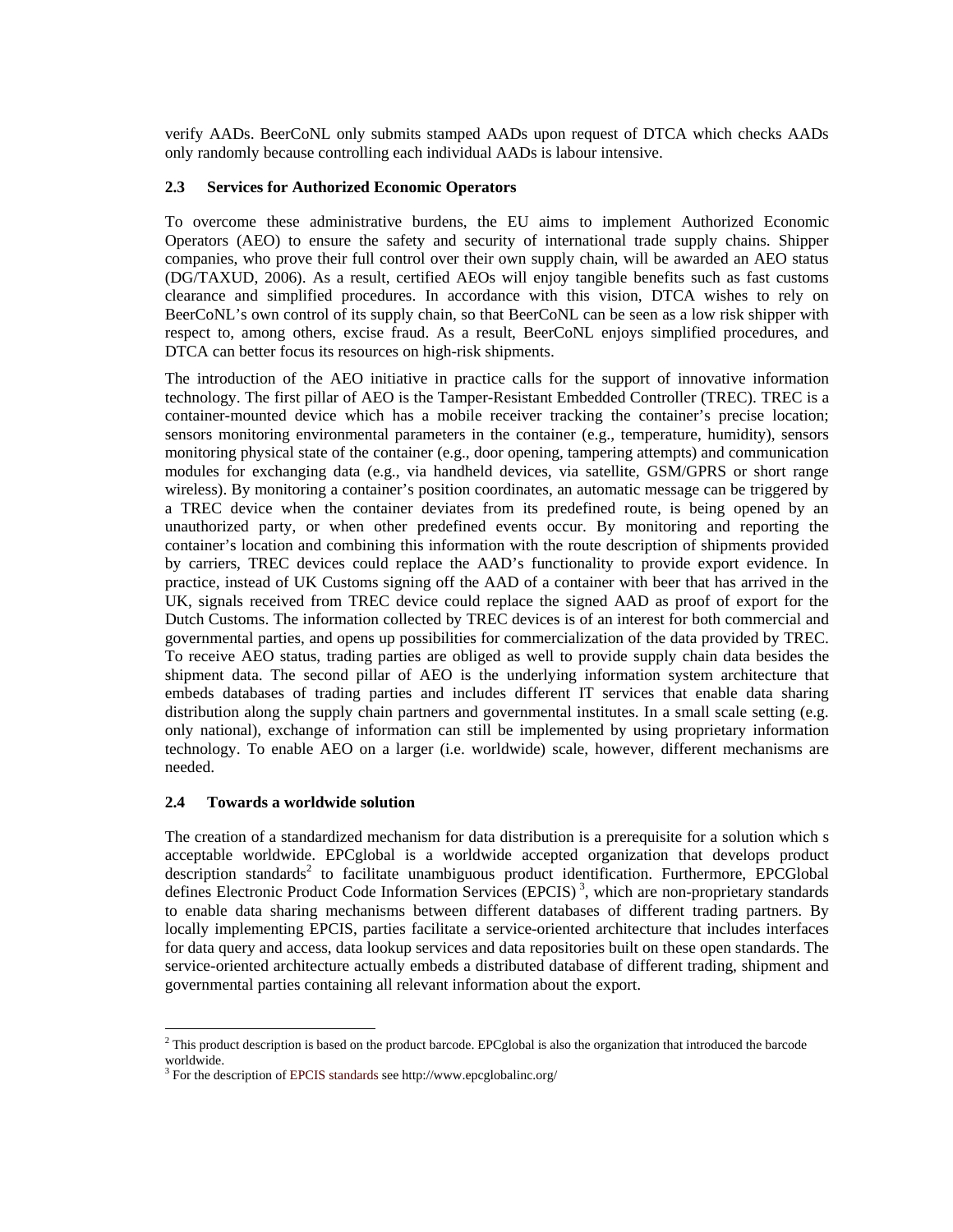In the new procedure, if a trader prepares a shipment of a good, it publishes all relevant data in its own local EPCIS database that is accessible through the Internet for authorized supply chain partners. Information over the state and location of shipment is provided by the TREC device, and is stored again in their EPCIS databases for distribution. For identification, each TREC device assigns a Unique Consignment Reference number (UCR) to containers, which can be used to retrieve relevant commercial data from EPCIS for different procedures, including excise, VAT, statistics and more. Due to the guaranteed data availability, a trader can be audited whenever required; and thus physical control of cargo can be replaced by audit-based control of trader's administration. Whenever Customs seeks for data regarding a shipment (e.g. actual position of shipment, purchase order, content of container) it can use EPC standard-based service-oriented architecture to search for this data through the Web. Each participant in data sharing possesses digital certificates for identification. Authorized data access is essential between parties due to data confidentiality, which is provided by EPCGlobal. This leads us to a new situation where a trader is not required to pro-actively submit declarations to Customs. The new situation is sketched in Figure 1.



*Figure 1. TREC devices and EPCIS databases used to share information and guarantee security and control (Source: Baida et al.)* 

The BeerLL *pilot* explores an IT-intensive redesign of customs procedures for a specific setting in the Netherlands, such that BeerCoNL can obtain an AEO status once it demonstrates that it is in control of its supply chain, and provides accessibility to data regarding cross-border trade. In case of a successful pilot, the redesigned customs procedures should be scaled-up to a world-wide setting. To assess the effects of upscale we use different modelling techniques that we introduce in the next section.

# **3 A MODEL-BASED APPROACH TO ADDRESS SCALABILITY CONCERNS**

To address scalability issues for the BeerLL case from multiple perspectives, we employ two modelling techniques to represent different characteristics of the case. First, the  $e^3$ value modelling technique (see Gordijn and Akkermans (2003) for an extensive discussion) is used. An  $e^3$ value model shows the stakeholders involved, and value transfers they do with each other to exchange objects of economic value. Originally,  $e^3$ *value* has been developed to analyze long-term economic sustainability for all actors involved. However, we will show that the modelling constructs of  $e^3$  *value* are also of use to articulate scalability issues from a business point of view. Specifically, we consider the *number of stakeholders* in terms of suppliers and consumers of e-services and the *number of transfers* of economically valuable objects (being e-services) among these stakeholders as scale properties of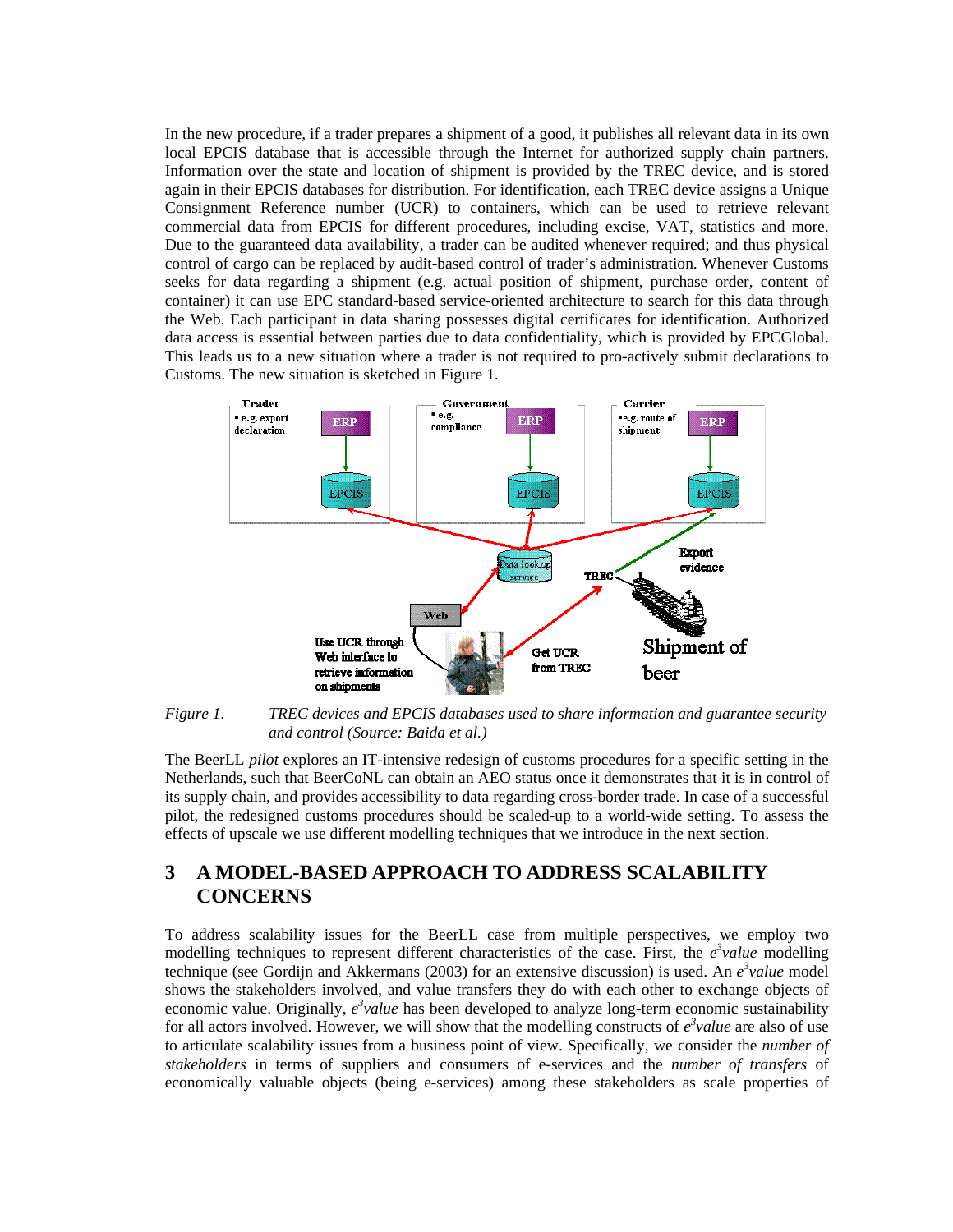businesses. The former addresses the number of consumer needs that suppliers need to satisfy, which predicts the number of transfers embedding the requested IT services.

Second, at the other side of the spectrum, we employ UML modelling technique and we develop a deployment diagram (see e.g. Fowler, 2003). Such a diagram describes the underlying information system architecture in terms of hard- and software components, and communication means between these components. UML diagram shows IT-specific scale properties. For instance, a specific component may accommodate only a maximum number of value transfers, or supports certain value activities as stated by the  $e^3$  *value* model. In our earlier work, we have used UML deployment diagrams to reason about economic sustainability of a networked value constellation by articulating investments and expenses in IT (Derzsi et al., 2007). Moreover, the same work presents a way to relate  $e^3$ *value* and deployment diagrams via their respective meta models in order to show how these financials influence business value of a constellation. In the following sections, we therefore first develop an  $e^3$  *value* and deployment diagram for BeerLL case. In section 4, we analyze the BeerLL for scalability concerns, using these diagrams.

#### **3.1 An e3 value model for the BeerLL**

To articulate effects of worldwide scale from its business value perspective, we constructed different  $e^3$ value models (Gordijn and Akkermans, 2001). First, we present a value model in Figure 2 that shows value transfers of a locally implemented BeerLL pilot in order to facilitate the AEO initiative.



*Figure 2. value model of the BeerLL case* 

Figure 2 depicts the actors and business transfers of e-customs procedures on daily basis. Dependency paths show, how a given consumer need (depicted by a bullet's eye) will be satisfied by exchanging objects of economical value. BeerCoNL aims to receive AEO status for his cross-border shipment. To do so, he needs to fulfil different AEO requirements. The consumer need 'A' represents the need for secured shipment, which occurs once for the modelled time frame. To fulfil the need, the consumption of two different services (shown by the AND-fork in the model) is required. First, BeerCoNL consumes transportation services from Maersk with TREC-mounted containers and pays certain fee in return. By using TREC-mounted containers for transport, BeerCoNL enables Maersk to provide the export evidence of his shipments to DTCA based on (1) the container location information of TREC devices, and on (2) route description of the shipment. To do so, Maersk needs to obtain container location information of the shipment (consumer need 'B') from TREC service provider for a fee in return. Second, BeerCoNL buys container state information (e.g. location, temperature of the cargo, alerting in case of route deviation) of its shipment from TREC service provider, and pays a fee in return. Value transfers with respect to container state and location data represent one invocation of a service. This data, however, requested multiple times per day, e.g. due to the need of continuous monitoring of container movement or due to regular inspections of container temperature. This implies that these value transfers occur not once but more times regarding a specific container during the modelled one-day time frame. Explosion elements (fork #1, #2) represent such multiplicity of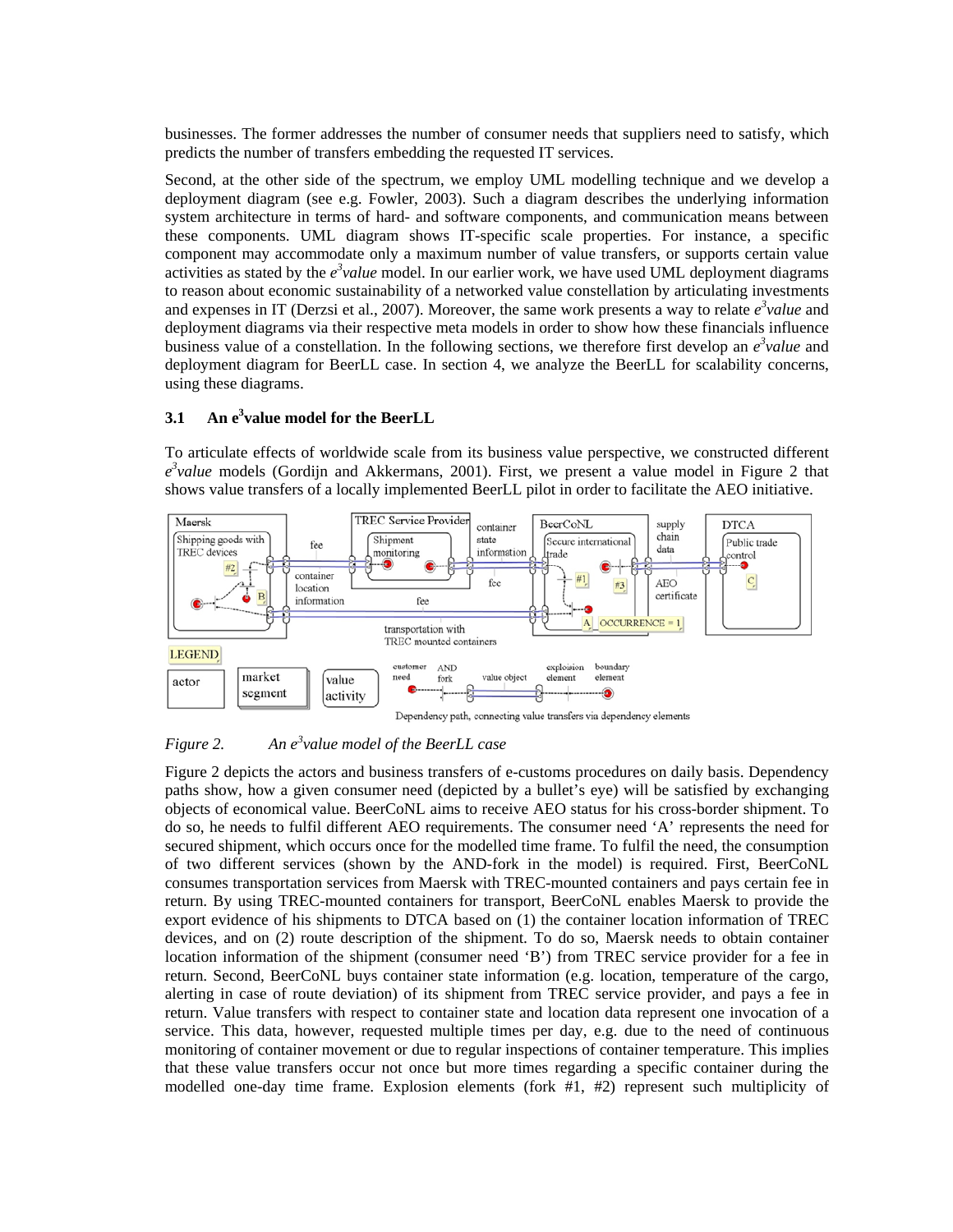occurrences. To receive AEO status, BeerCoNL provides supply chain data to fulfil the need of continuous monitoring and control of data (consumer need 'C'). DTCA gives an AEO certificate in return. As explosion element (fork #3) shows, BeerCoNL provides information multiple times per day.

#### **3.2 A UML deployment diagram for the BeerLL case**

The  $e^3$ *value* model describes *what* is of value created and transferred between participating stakeholders in order to maintain worldwide scale of the e-customs procedures. Moreover, the model shows how many value transfers per given timeframe occur. The number of value transfers is an important metric to understand the scale of the case at hand. In the BeerLL case, these value transfers are enabled by communicating, multi-enterprise information systems. These information systems consist of software components, which are deployed on computing nodes, interconnected by communication means. Obviously, the information systems should be designed such that it responses positively to the changing characteristics of the business setting (e.g. increase of stakeholders). This is precisely what we mean by an operational perspective on business-IT alignment.



*Figure 3. An architectural solution for e-customs procedures to operate in a local setting* 

Therefore, we have first to understand the information systems in terms of software components and they way they are employed, before we reason about scalability issues. To this end, Figure 3 represents a UML deployment diagram, which describes the software and hardware components of the information system architecture that was designed to accommodate a local solution for e-customs procedures. Nodes (BeerCoNL, DTCA, TREC service provider and Maersk) are named after the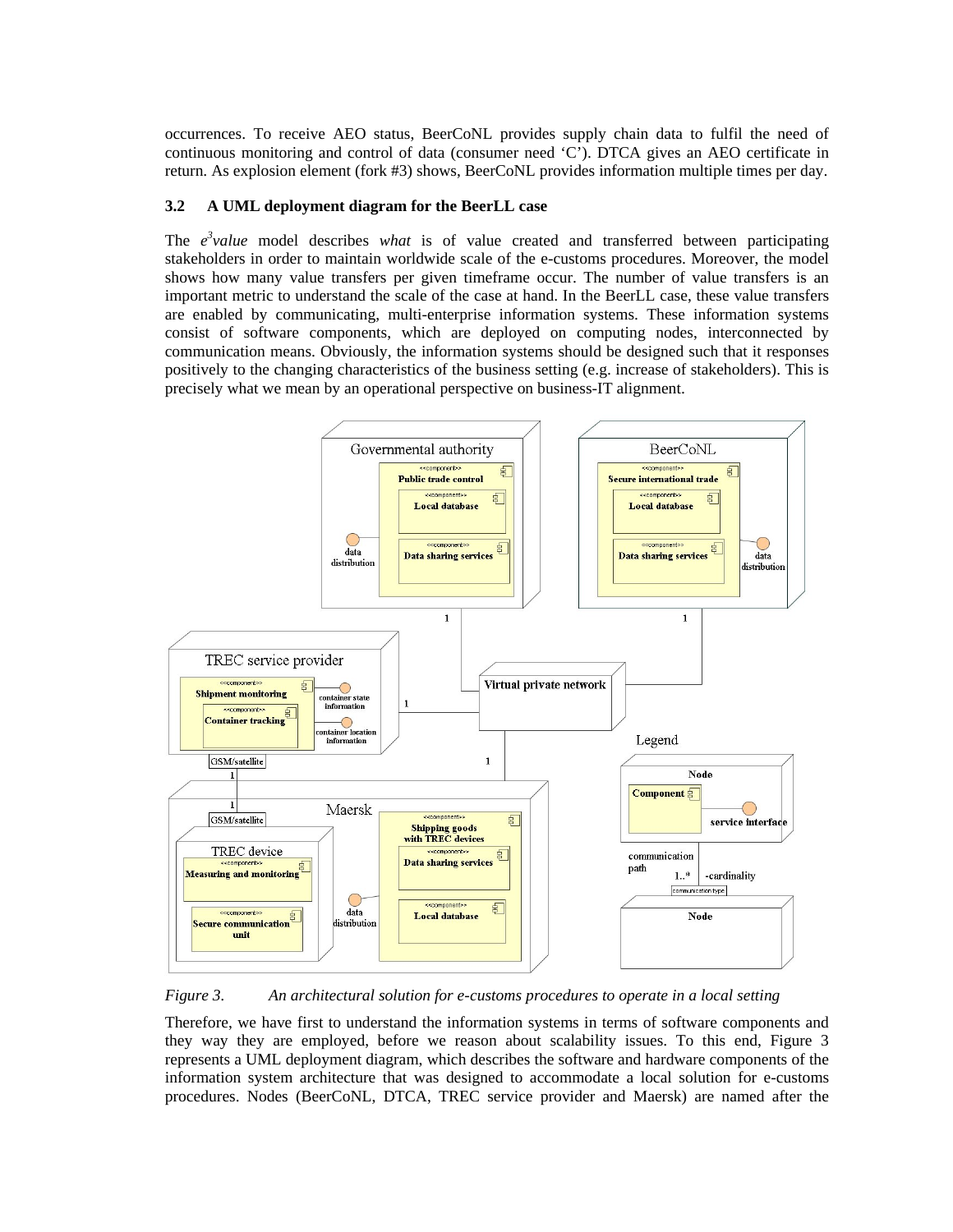actors participating in the prototyping solution, thus correspond to the actors of the  $e^3$  *value* model in Figure 2. These nodes are connected via a virtual private network, initiating that the data distribution among these parties in this specific setting happens via secured channels.

Figure 3 shows that a TREC service provider hosts container tracking services to maintain the connection with TREC devices. It happens via a sophisticated backend communication application for receiving and uploading data. The connection channel between the TREC devices and the backend is maintained by either GSM or satellite. Data is exchanged using PKI-based security mechanisms. Such solution provides the ability to establish connection independent of location. TREC devices, as earlier explained, embed intelligent metering components to continuously measure the state of the container and detect its location. If any deviation occurs, TREC sends notification to backend via its communication unit. These devices are assigned to the Maersk node indicating their ownership. This further implies that Maersk has additional financial consequences to take into account.

To enable data distribution, BeerCoNL, DTCA and Maersk need to maintain different e-services, which are displayed in the UML deployment diagram as service components. These service components are embedded in *complex components,* which correspond to value activities (see in Figure 2) they facilitate. BeerCoNL, DTCA and Maersk nodes host similar service components, namely (a) 'local database' component that stores and provides data of interest and (b) 'data sharing services' to maintain the distribution, i.e. the data query and transfer of data. To this end, exchange of information is implemented by using proprietary information technology of stakeholders.

# **4 SCALABILITY CONCERNS**

After exploring the effects of the designed e-customs procedures in a local, pilot, setting from the business value and information system perspectives, the question arises: how to scale up a pilot that was built only for the Netherlands to a solution that works worldwide, and what additional consequences the scale has for the stakeholders involved. The introduction of a worldwide solution results in different concerns that influence the proper alignment of business and IT in the changed business configuration. In the following we elaborate on different concerns and we show how the effects of scale can be reflected using modelling techniques.

#### **4.1 Increase of number of stakeholders due to worldwide enrolment of e-customs procedures**

The value model in Figure 4 displays the *daily* value transfers between stakeholders as the e-customs procedures are enrolled *worldwide*. Modifications in Figure 4 compared to Figure 2 represents *how* the business setting has been changed on a daily basis due to worldwide scale. First, the value model displays traders, carriers and governmental authorities as *market segments*, meaning that as a result of upscale there can be more stakeholders involved in e-customs procedures. BeerCoNL, Maersk and DTCA are modelled as instances of different market segments. Scale of stakeholders is then expressed by the *cardinalities* of these segments, i.e. the number of traders, carriers and governmental authorities, which in turn influence the number of value transfers between stakeholders. Second, a new commercial service, namely the *identity management service* emerges due to the appearing need for secure and trusted data sharing. We elaborate on this effect in details in Section 4.3.

In Derzsi et al. (2007) we have shown how concepts of  $e^3$ *value* can be related to concepts of UML in order to reason over certain feasibility issues. Attributes of  $e^3$  *value* modelling constructs such as number of value transfers or number of stakeholders influence the design of the underlying architecture. As an example, if the number of service invocations exceeds a certain threshold (software and hardware components can handle only a maximum number of invocations), a different technological solution, in terms of an alternative deployment diagram, has to be found. Additionally, if changing business requirements call for additional IT services, their impact on the underlying information system architecture has to be visualized, too. It is precisely these kind of scalability concerns that we want to analyze in a model based way. To do so,  $e^3$  *value* allows to model different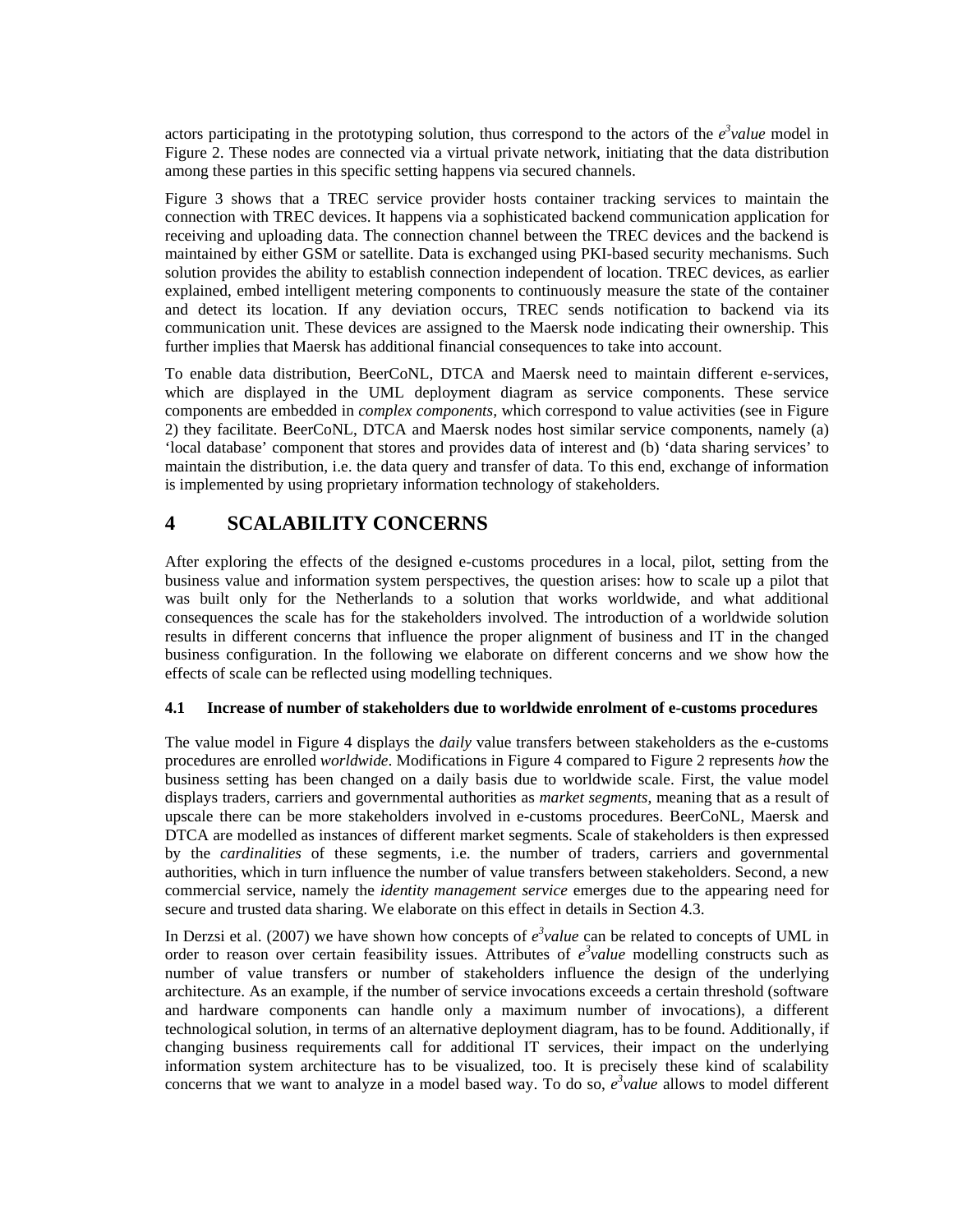business settings by modifying different characteristics of the modelling constructs. Cardinalities of explosion elements and market segments allow to express the number of value transactions that occur during the modelled time frame, which estimate also the expected number of service invocations that the underlying information system has to handle. We give a small example with fictitious numbers to demonstrate the effects of upscale of value transfers. The trader market segment integrates 100 traders. As the cardinality of the explosion element shows, a trader requests data over his shipment 10 times per day, resulting in 1000 data requests of traders that the TREC service provider needs to handle.



*Figure 4.* An e<sup>3</sup> value model as a result of upscale, emphasizing the daily value transfers of e*customs procedures* 

#### **4.2 Role of worldwide accepted standards for data description and data sharing worldwide**

To enrol e-customs procedures, standardized protocols, which are available and accepted worldwide, are used for product description. Without standardization, it would become difficult (and costly!) to trace back a specific item throughout the whole supply chain. As explained in Section 2.4, EPCGlobal provides product description standards to facilitate identification of products for all actors in the supply chain.

As described in Section 2.4, besides product description, data sharing mechanisms between different stakeholders are also built on standards. EPCIS defines non-proprietary protocols (e.g. interfaces for data exchange) that are used to implement a service-oriented architecture to support data sharing. In case of cross-border trade, various Customs offices want to assess and exchange commercial information of companies whose supply chain is crossing various countries, and embed different enterprises (e.g. logistics). This requirement implies that EPCIS-based SOA architecture has to be implemented by each stakeholder who is interested in information sharing. In other words, stakeholders have to be compatible with the EPCIS standards, resulting in a different architectural landscape. Figure 6 depicts a proposed EPCIS/SOA solution. Compared to the locally implemented solution in Figure 4, the effects of worldwide scale on underlying information system architecture can be captured as follows. Stakeholders involved in data sharing host services built on open standards (EPCIS for data sharing) to support data distribution. In addition, data is no longer stored in local repositories; instead, to facilitate interoperability between different databases, all relevant information is stored in EPCIS databases using product description standards. Due to worldwide scale, data distribution happens via open communication channels, as the TCP/IP network node also indicates. As a consequence, employment of *security management* services to encode/decode confidential information is a must. In our analysis we only discuss the security aspects of EPCIS-driven data sharing as also motivated by Figure 6. We assume that TREC service provision embeds proper security measures. We further elaborate on the business effects of security in the next subsection.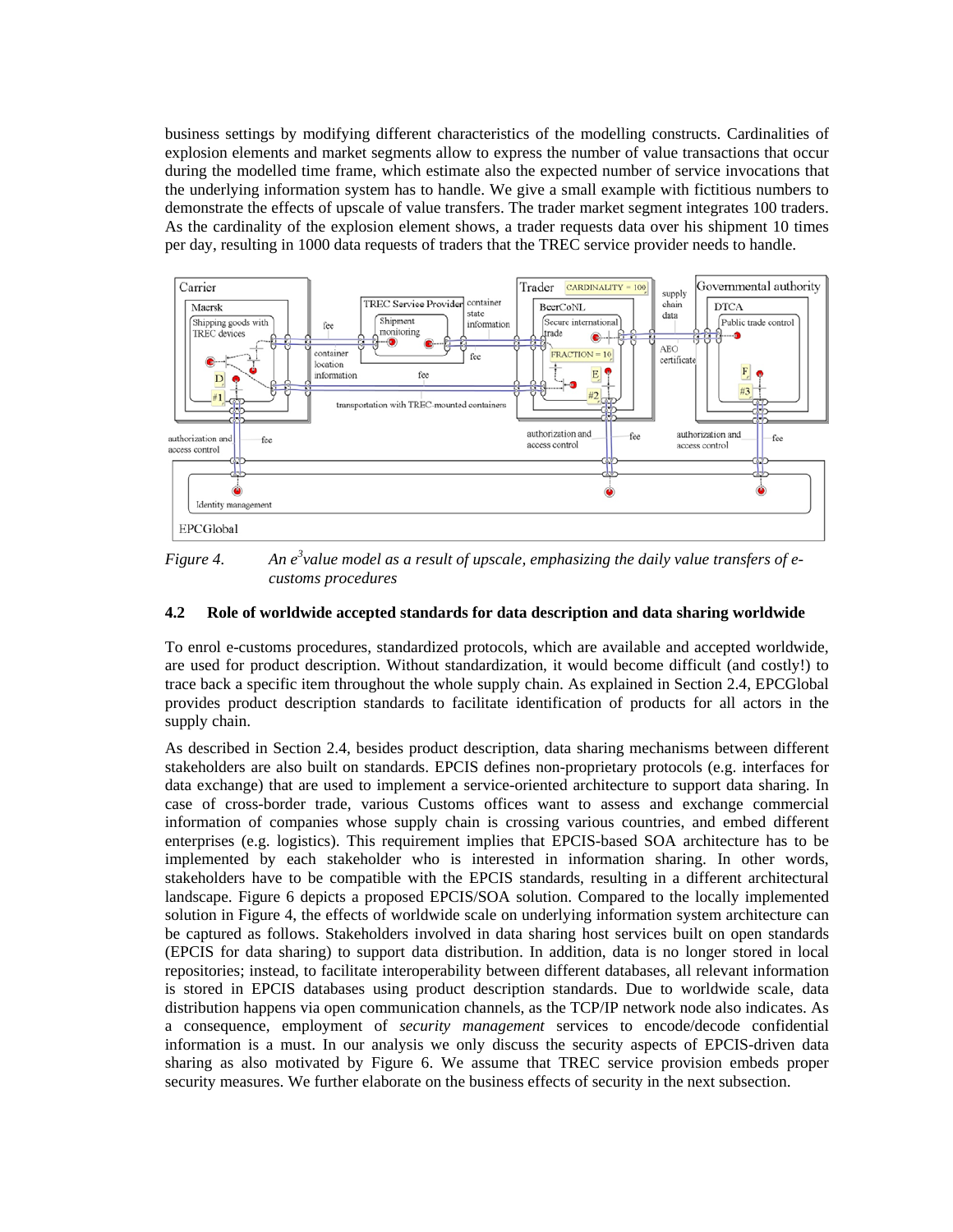

*Figure 6. An architectural solution for e-customs procedures to operate on worldwide scale* 

The introduced service-oriented architecture has one central point to facilitate data distribution. This centralized point is maintained by EPCGlobal, who maintains *data lookup* services to enable locating any required data. As a result, the UML deployment diagram in Figure 6 includes EPCGlobal node embedding this service component. This centralized feature of the architecture gives also the possibility to provide *identity management* services and to ensure authorized access of data. To enable this service, identity management service needs to resolve certificate clearance and interoperability between different security standards. Such system requirement has impact on the business value of the upscaled solution, which we show in the next subsection.

#### **4.3 Role of security standards to enable trusted and secure data sharing worldwide**

As emphasized earlier, worldwide solution calls for trusted and secure data sharing mechanisms since confidential data is distributed via open channels. In a small scale setting, exchange of information can be implemented by using e.g. virtual private networks (see Figure 3). Through open networks, only digital certificates guarantee the secure and authorized data transfer and access. Companies that issue the digital certificates, the so-called Certification Authorities (CAs), typically divide the globe in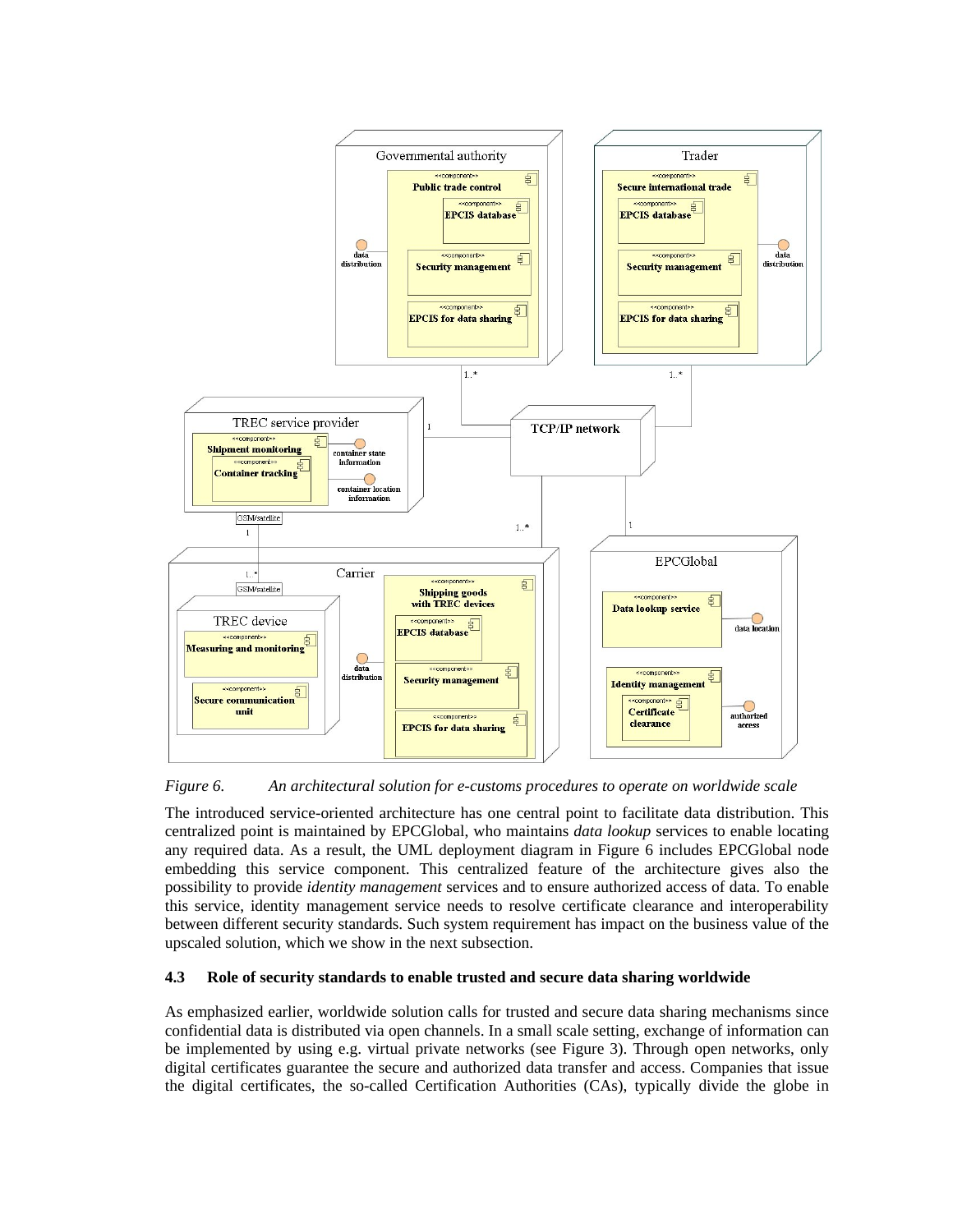zones (see Verisign as one of the largest CAs). There is not one single CA that has world-wide coverage. In addition, online e-government services typically use in most countries their own CAs. Such a variety of CAs is not due to technical limitations, but motivated purely by socio-economic issues. Hence, exchange and clearing of certificates between the various CAs has to be solved in order to enable the authorized and secure data transfer worldwide and to achieve a scalable solution. Compared to a local solution, the protection of confidential data is thus no longer a purely technical issue; it modifies as well the characteristics of the business setting for all stakeholders involved.

First, to manage security, all stakeholders (both governmental (e.g. DTCA) and commercial (e.g. Maersk)) need to employ digital certificates for data distribution, and they need to renew their subscription on an annual basis. The value model in Figure 5 shows these additional value transfers. It also depicts value transfers related to the annual subscription fees to maintain product description standards, as we discussed in the previous subsection. Only to decrease modelling complexity, we have chosen to depict the effects of upscaling on an annual basis in a different model; nevertheless both value models (Figure 4 and 5) refer to the same, upscaled BeerLL case.



*Figure 5.* An e<sup>3</sup> value model as a result of upscale, emphasizing the yearly value transfers of e*customs procedures* 

Second, a new commercial service emerges to satisfy the need for secure and authorized data sharing. As explained earlier, the centralized feature of the architecture enables EPCGlobal to provide identity management services by authorizing and controlling any request for data sharing. Such service is of a commercial interest for parties who pay a fee in return. A possible scenario for compensation is based on the number of service invocations per stakeholder, as depicted in Figure 4. It includes value transfers between EPCGlobal and stakeholders of data sharing to satisfy their customer need (bullet's eyes D, E and F). Since data sharing might occur more frequently per day, explosion elements (fork #1, #2, #3) are used again to express such multiplicity. In addition, EPCGlobal needs to consume as well different security standards that exist worldwide to resolve interoperability and clearance between different certificates for the daily operation of its service. This value transfer is shown in Figure 5.

### **5 CONCLUSION AND FUTURE RESEARCH**

The bottleneck of aligning business and IT is often caused by the mismatch between business requirements and technology-given capabilities. While enrolling a local solution to a worldwide scale, both business and information system requirements should be accommodated as a consequence of proper alignment. As a result of upscale, however, different factors emerge that influence the alignment process between business and IT. As demonstrated by the case study, standardized mechanisms and a service-oriented architecture are employed for data sharing to accommodate the